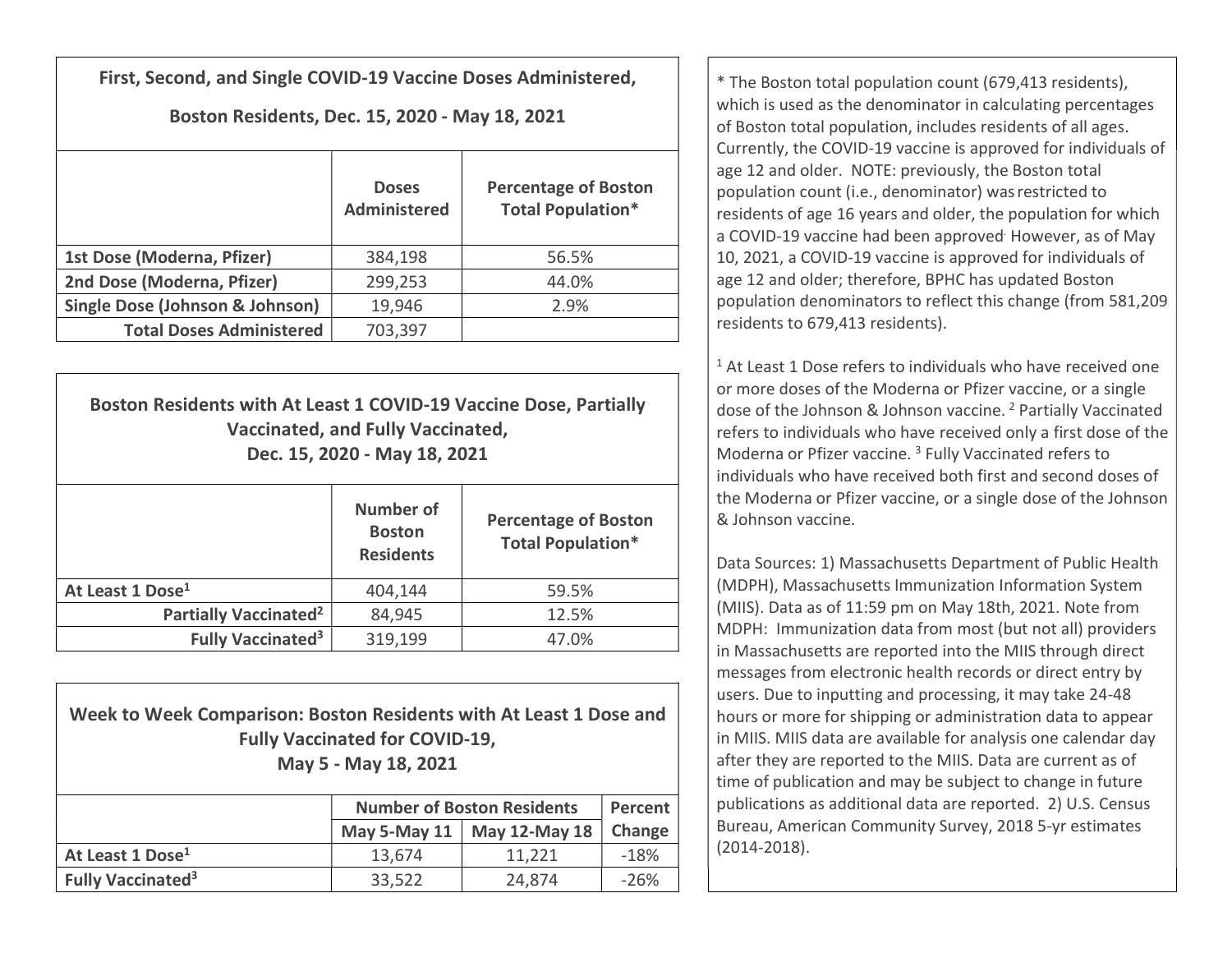

\*N is equal to total number of individuals receiving their initial dose in the 10-week period.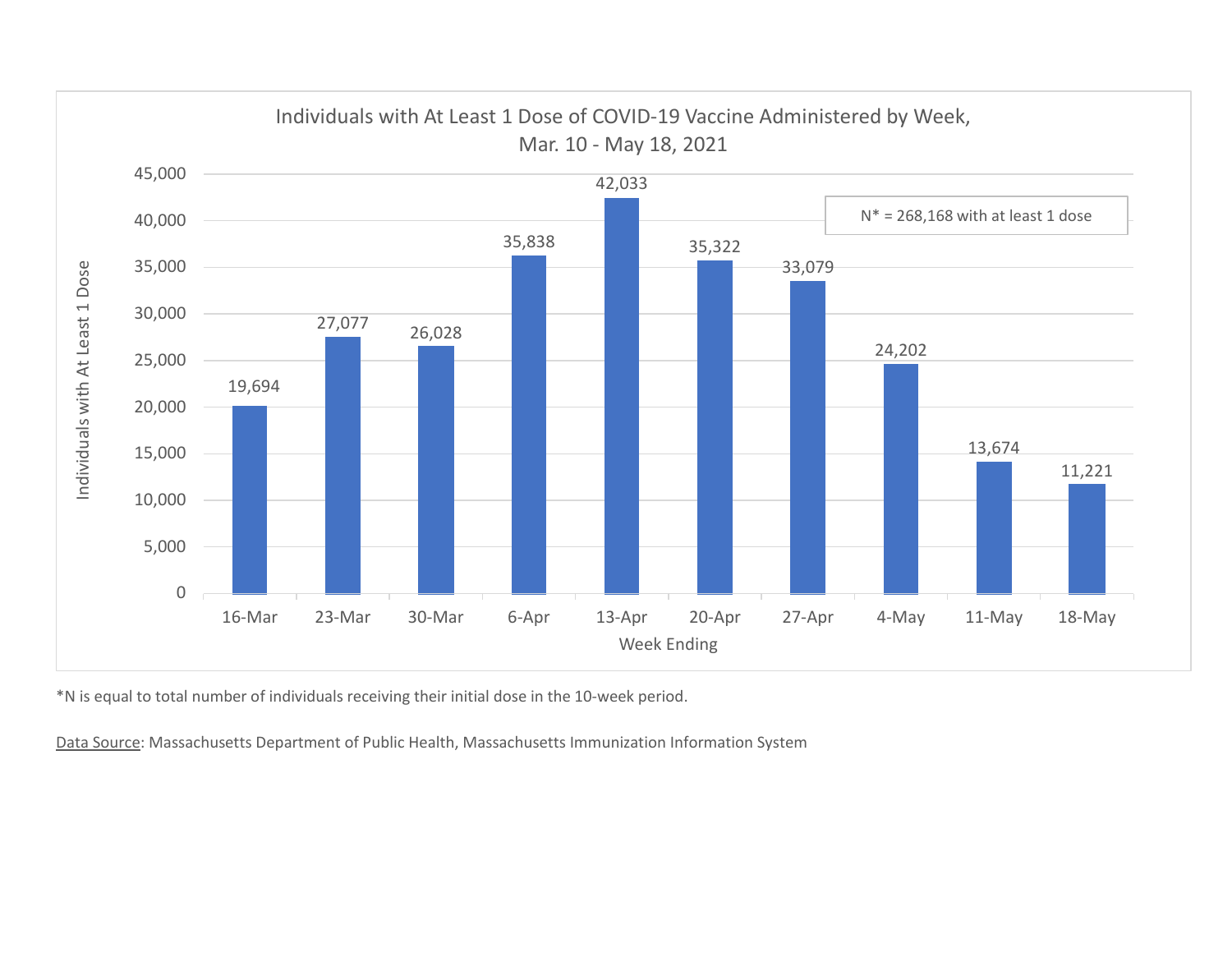

\*N is equal to total number of individuals receiving their final dose in the 10-week period.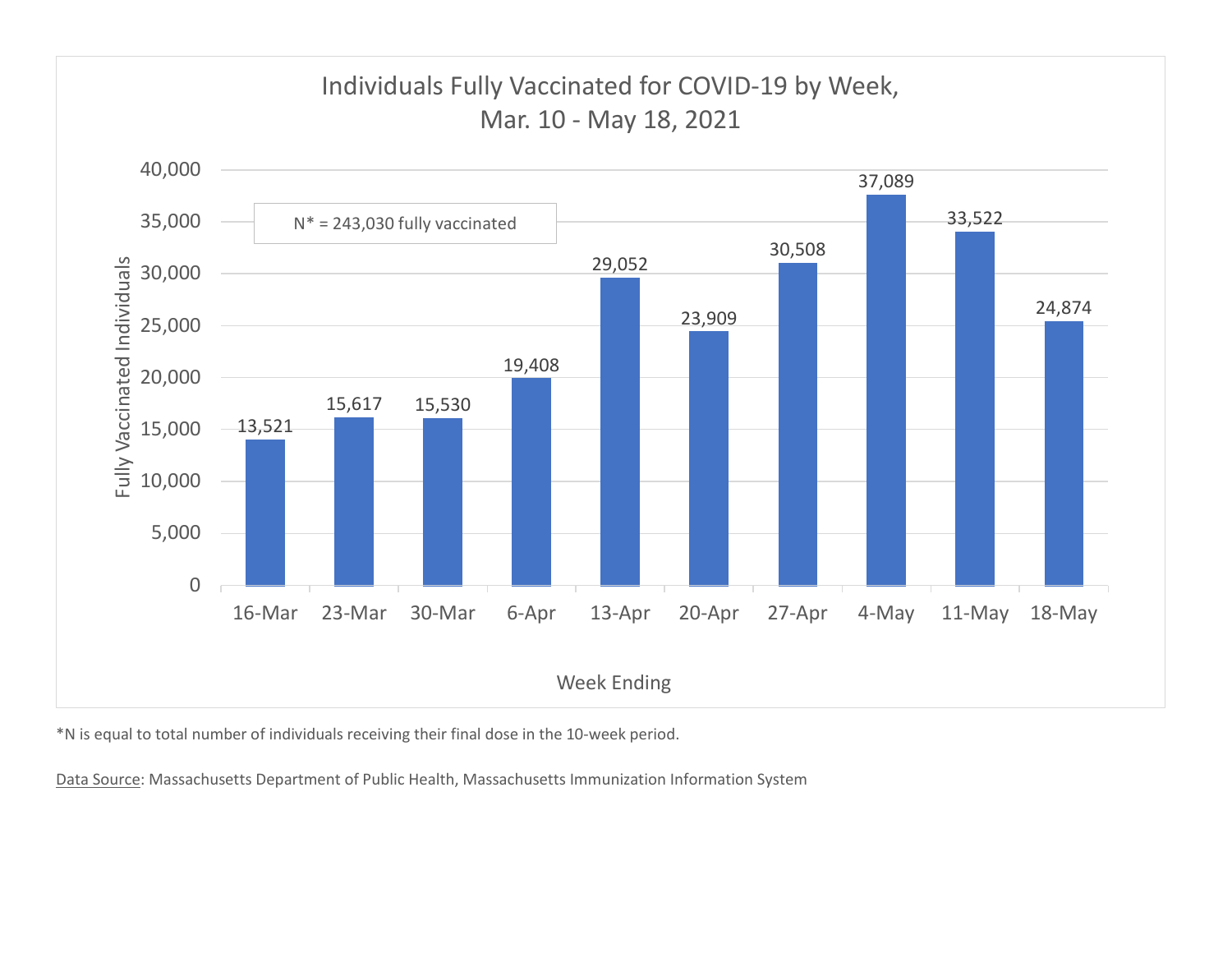![](_page_3_Figure_0.jpeg)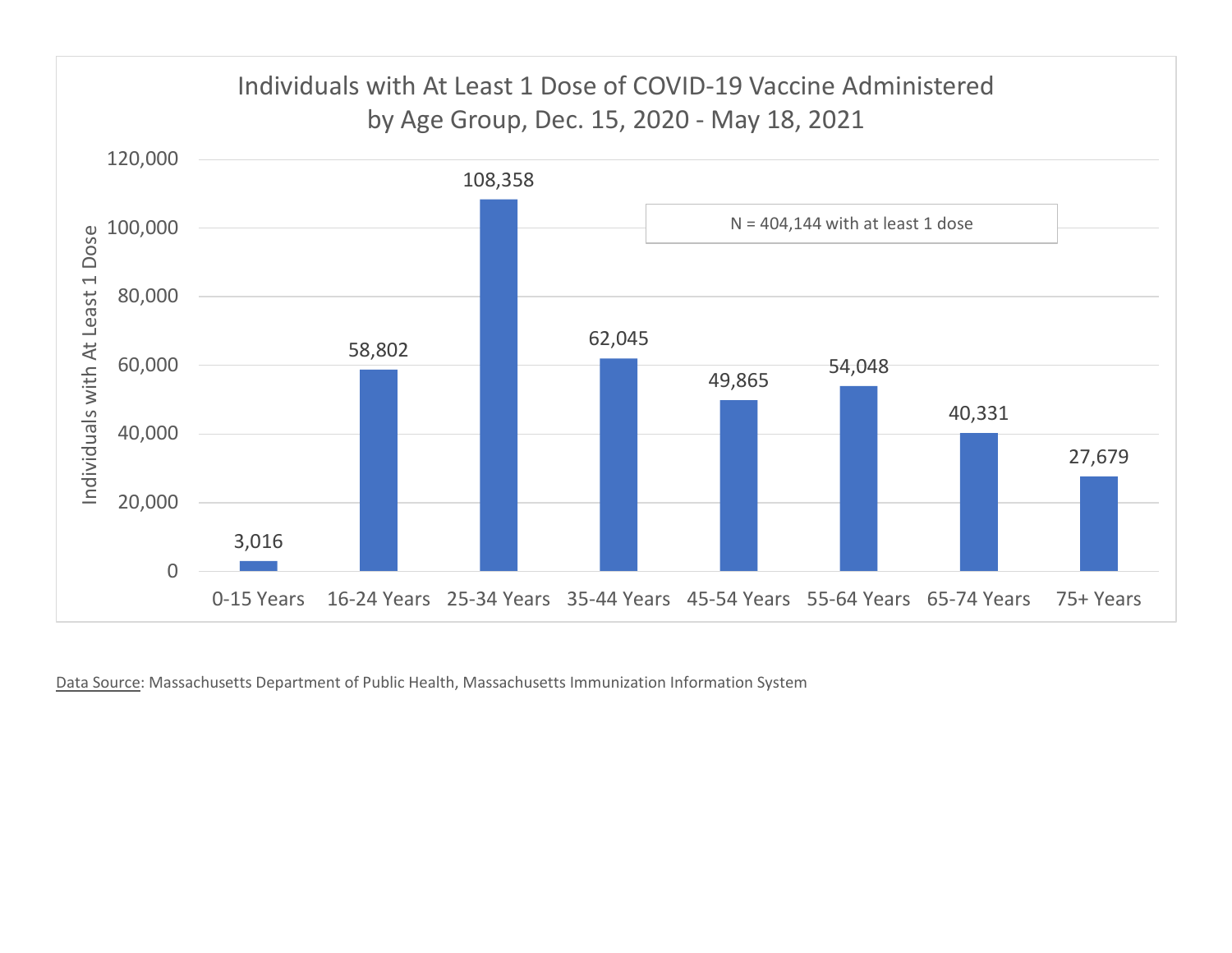## Percent of Individuals with At Least 1 Dose of COVID-19 Vaccine

![](_page_4_Figure_1.jpeg)

Percentage of overall Boston population with at least 1 dose = 59.5%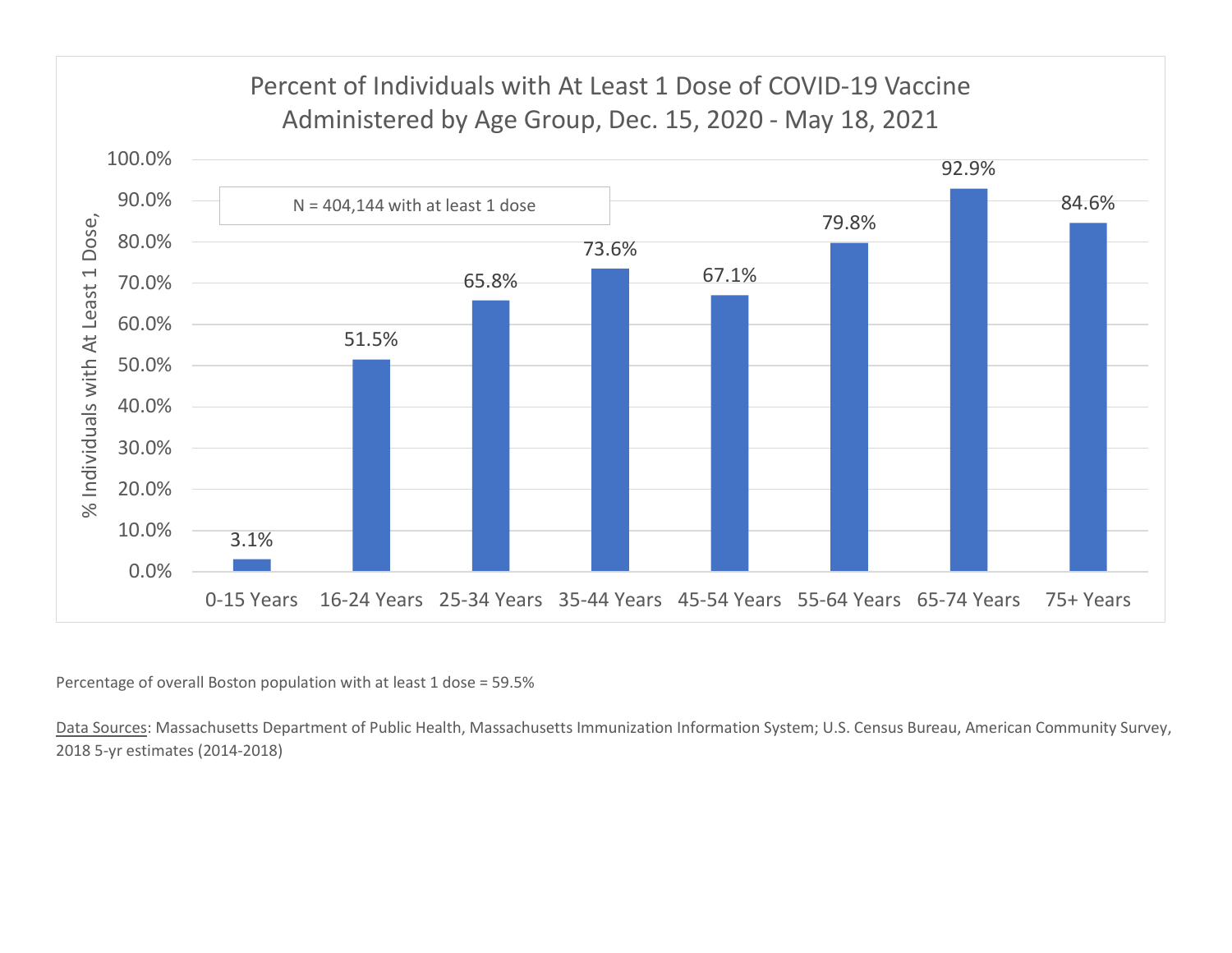![](_page_5_Figure_0.jpeg)

\*N varies from the Total N of Fully Vaccinated individuals (319,199) due to required suppression of data for any given age group that has <30 individuals represented.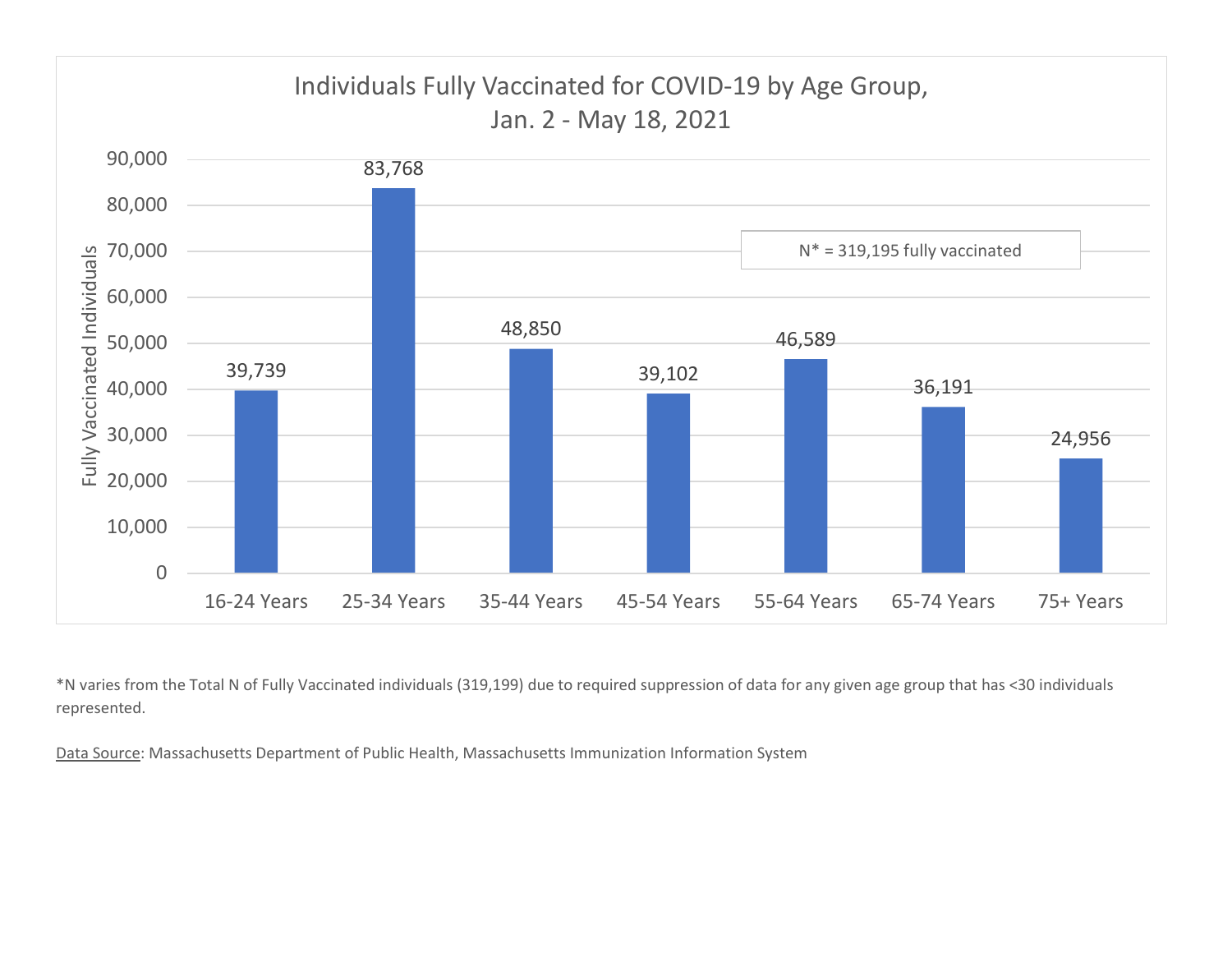![](_page_6_Figure_0.jpeg)

\*N varies from the Total N of Fully Vaccinated individuals (319,199) due to required suppression of data for any given age group that has <30 individuals represented.

Percentage of overall Boston population fully vaccinated = 47.0%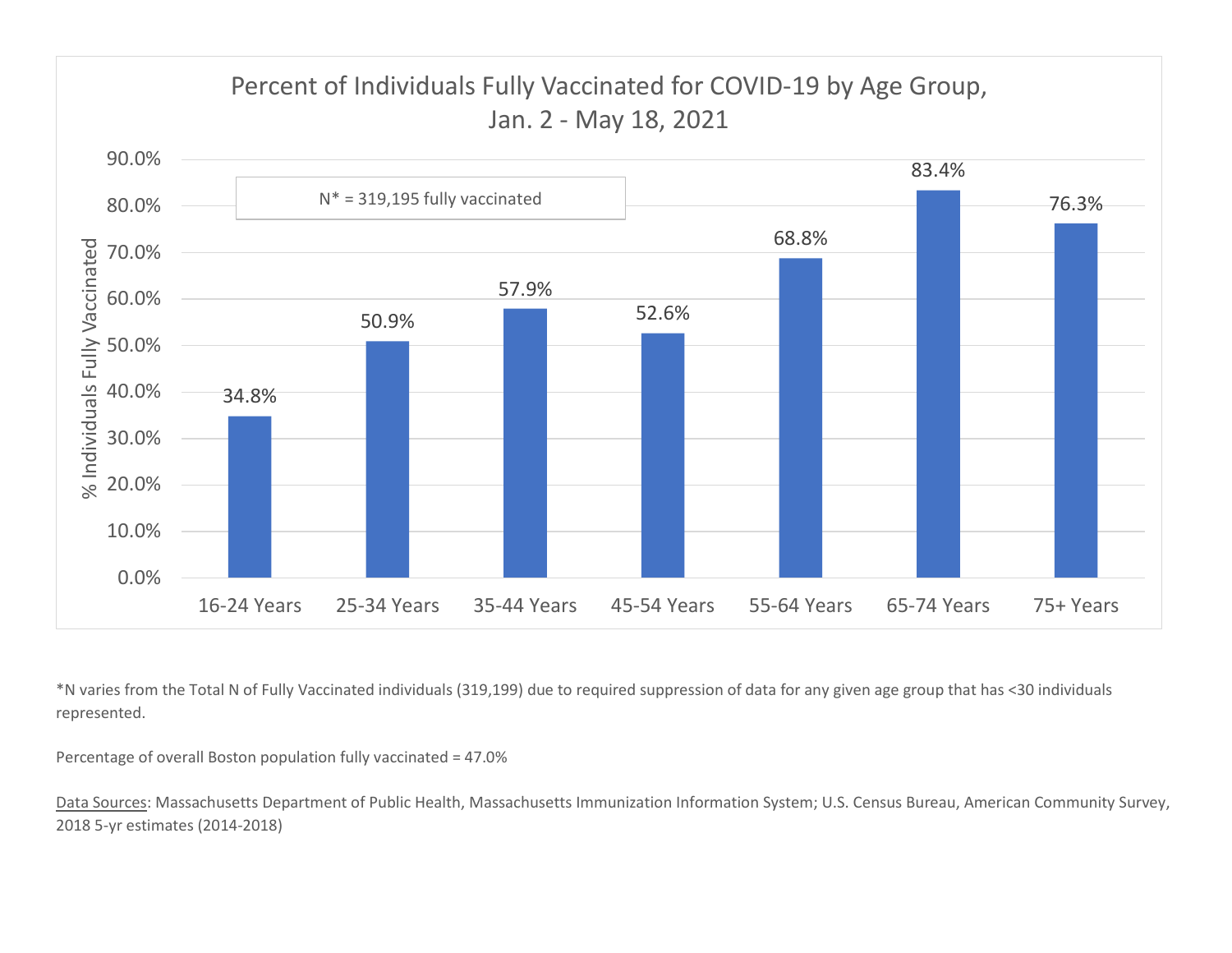![](_page_7_Figure_0.jpeg)

Asian/PI = Asian, Native Hawaiian, and Pacific Islander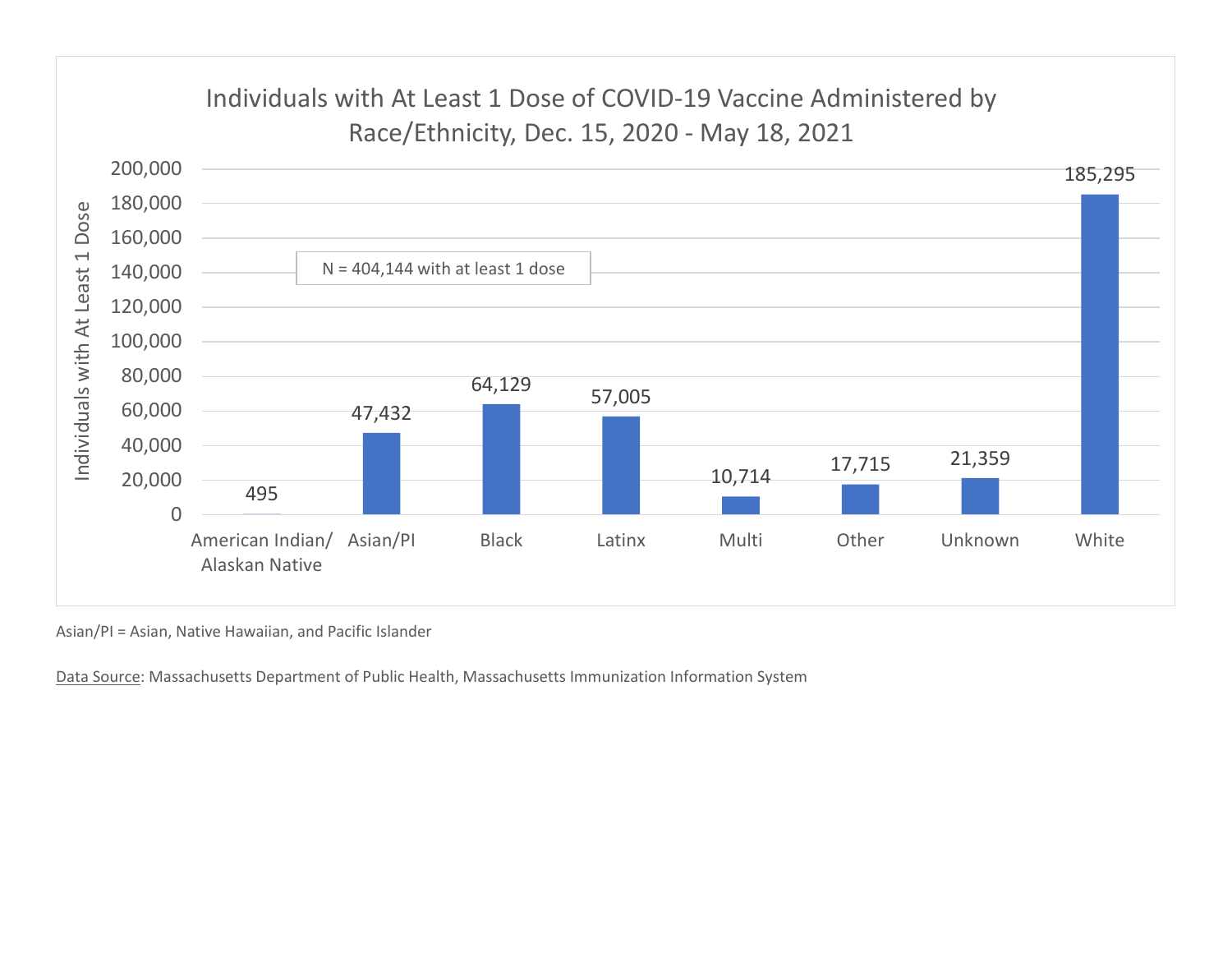![](_page_8_Figure_0.jpeg)

Asian/PI = Asian, Native Hawaiian, and Pacific Islander

\* N varies from Total N of Individuals with At Least 1 Dose (404,144) because data for residents who identify as Multiracial, Other, or Unknown are not included in this chart due to lack of comparable population data.

Percentage of overall Boston population with at least 1 dose = 59.5%.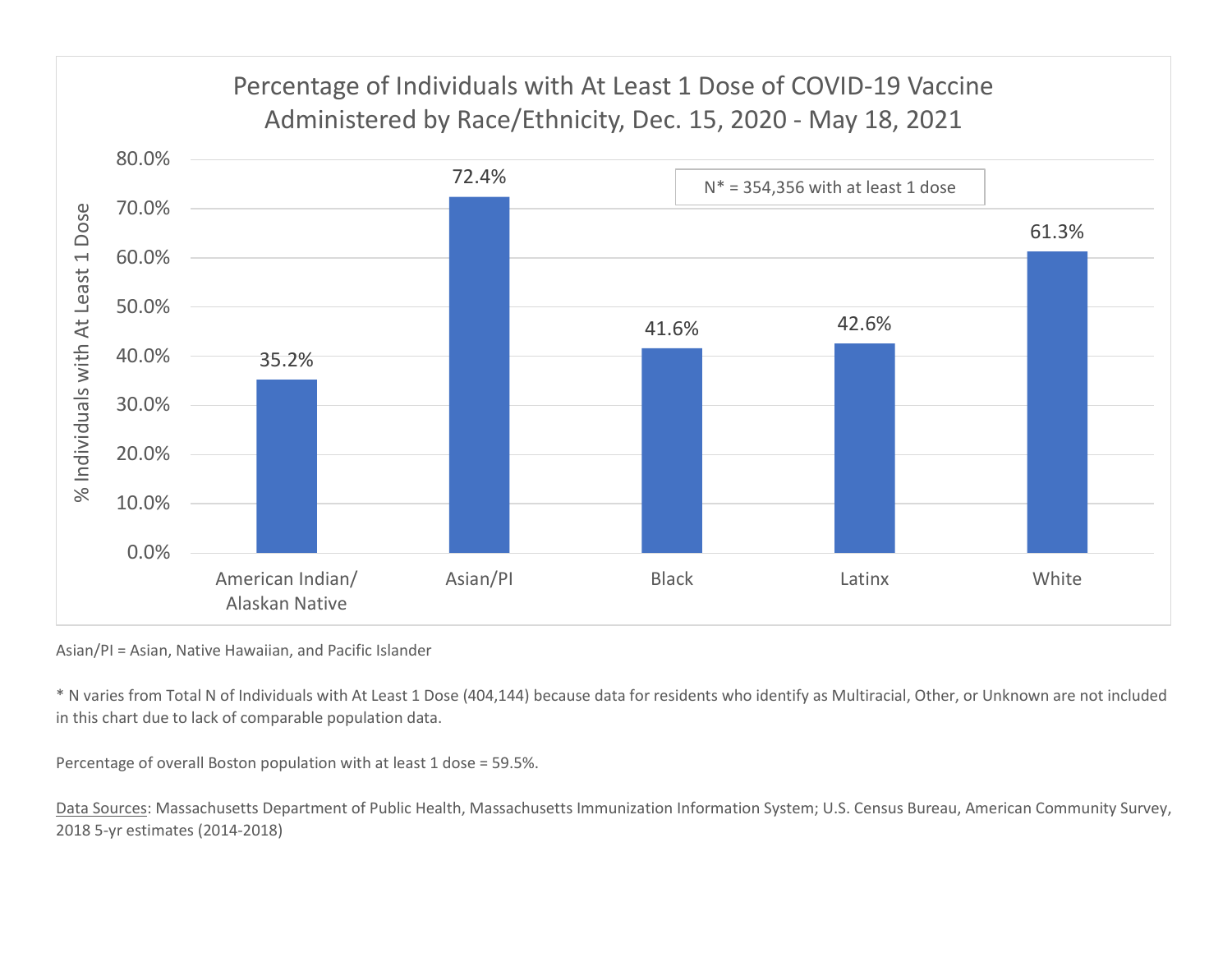![](_page_9_Figure_0.jpeg)

Asian/PI = Asian, Native Hawaiian, and Pacific Islander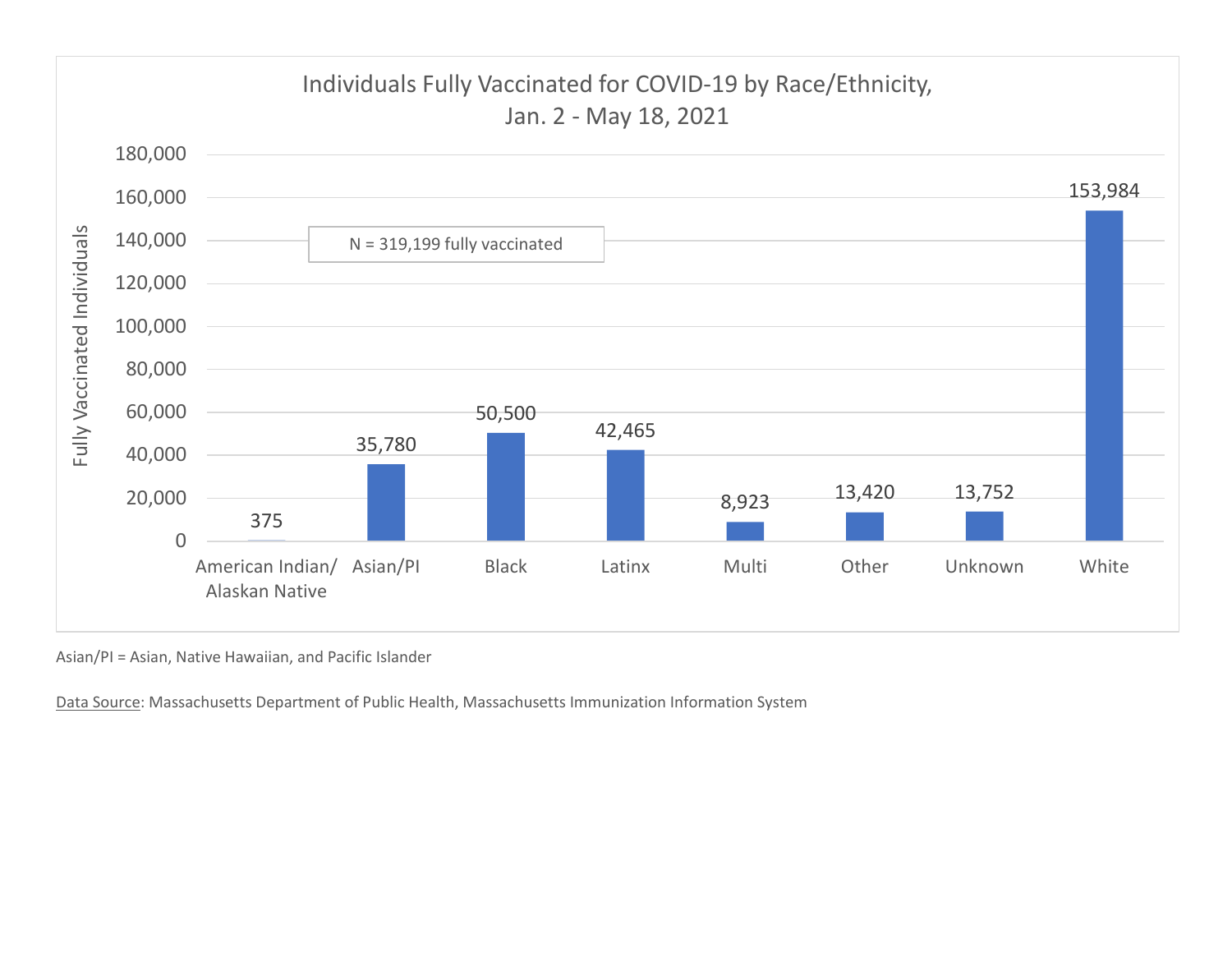![](_page_10_Figure_0.jpeg)

Asian/PI = Asian, Native Hawaiian, and Pacific Islander

\* N varies from Total N of Fully Vaccinated Individuals (319,199) because data for residents who identify as Multiracial, Other, or Unknown are not included in this chart due to lack of comparable population data.

Percentage of overall Boston population fully vaccinated = 47.0%.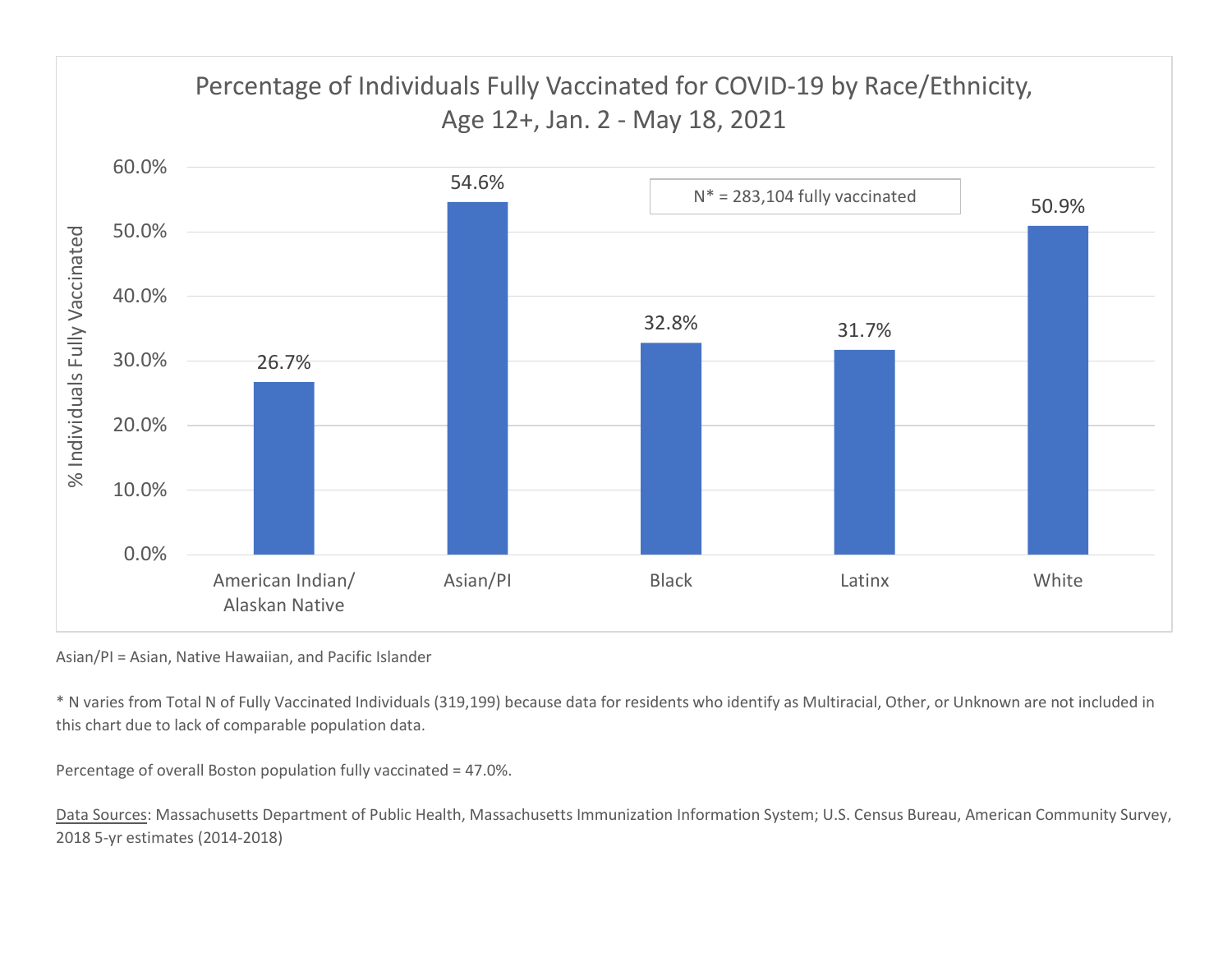![](_page_11_Figure_0.jpeg)

BB/BH/DT/NE/WE = Back Bay/Beacon Hill/Downtown/North End/West End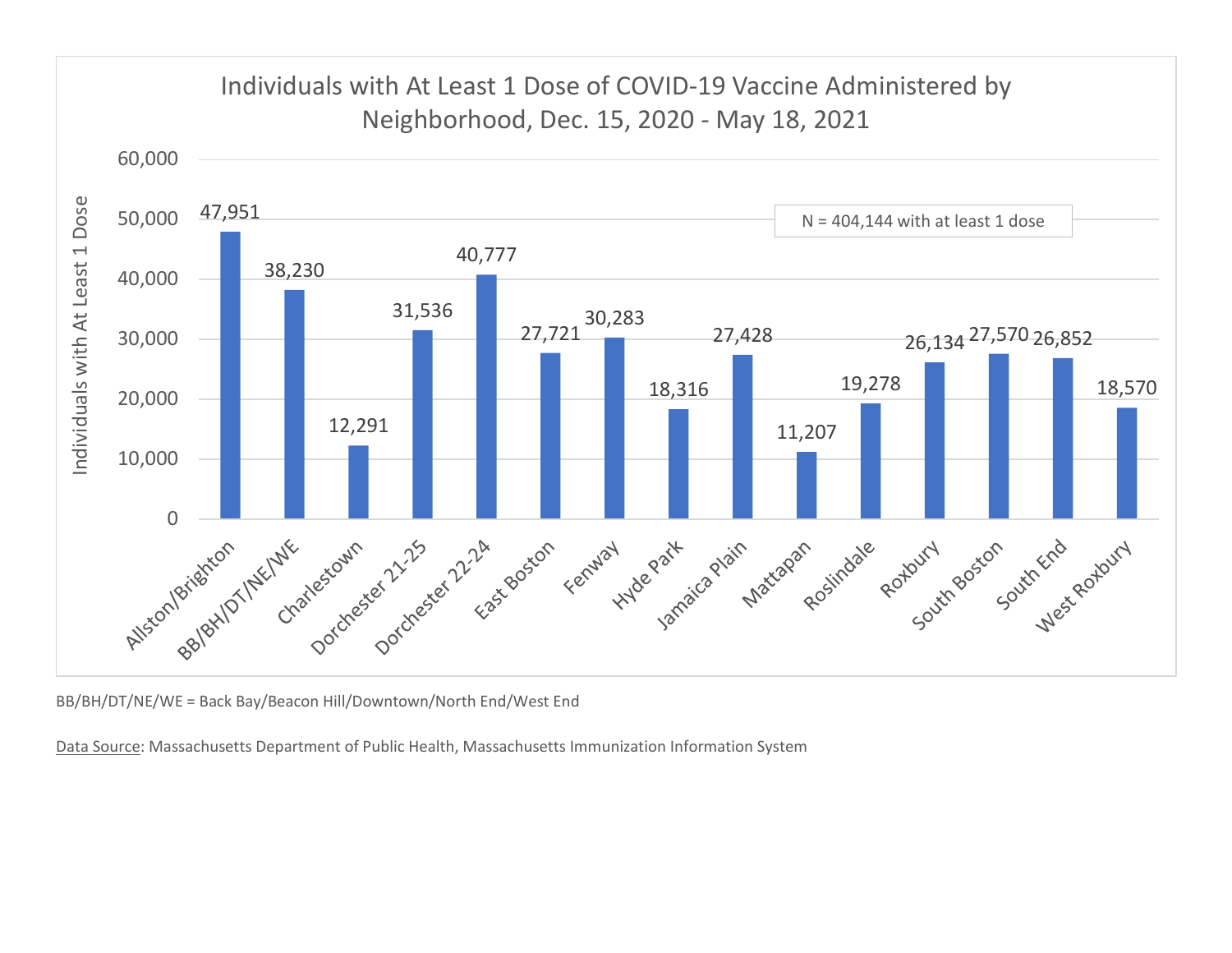![](_page_12_Figure_0.jpeg)

BB/BH/DT/NE/WE = Back Bay/Beacon Hill/Downtown/North End/West End

Percentage of overall Boston population with at least 1 dose = 59.5%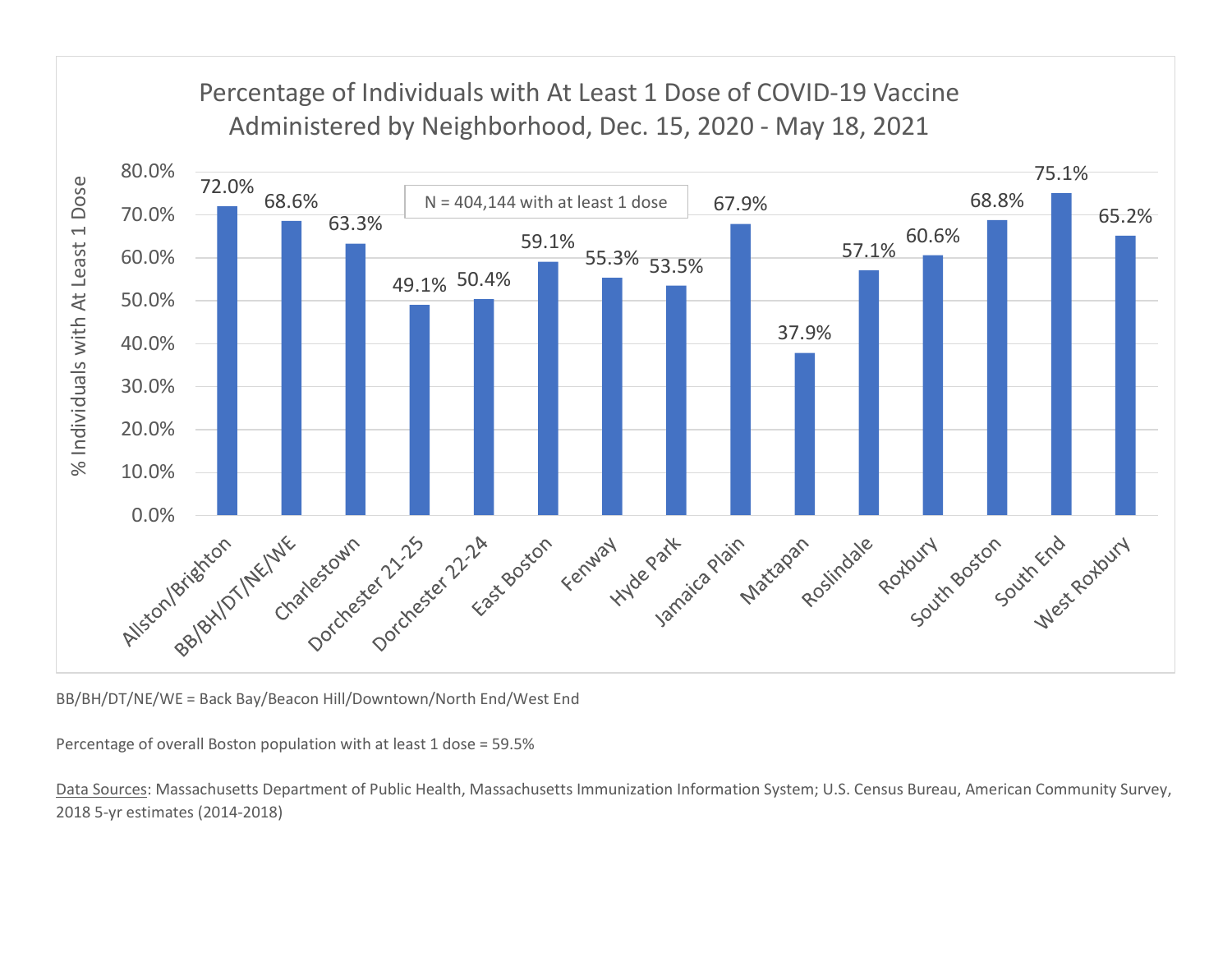![](_page_13_Figure_0.jpeg)

BB/BH/DT/NE/WE = Back Bay/Beacon Hill/Downtown/North End/West End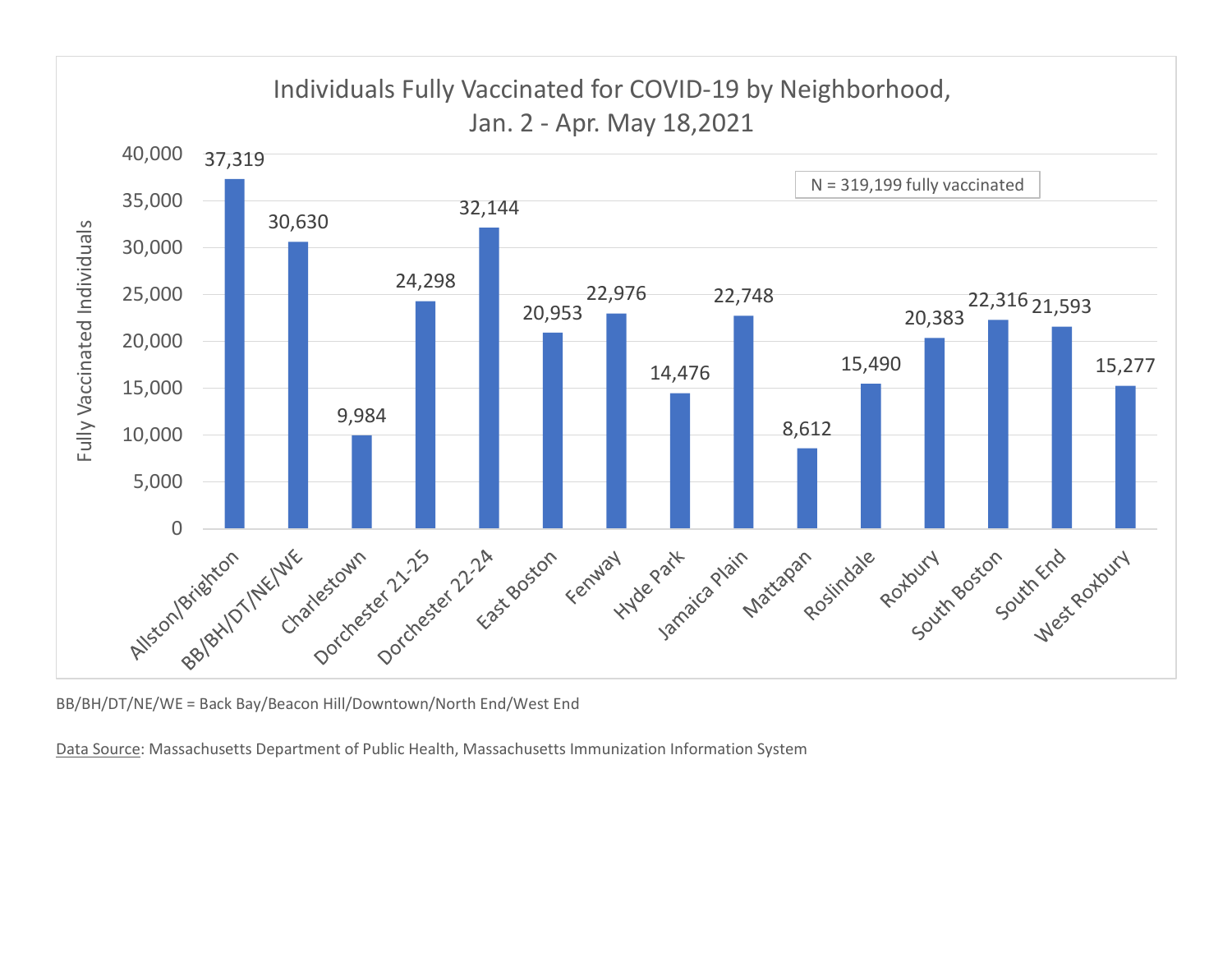![](_page_14_Figure_0.jpeg)

BB/BH/DT/NE/WE = Back Bay/Beacon Hill/Downtown/North End/West End

Percentage of overall Boston population fully vaccinated = 47.0%